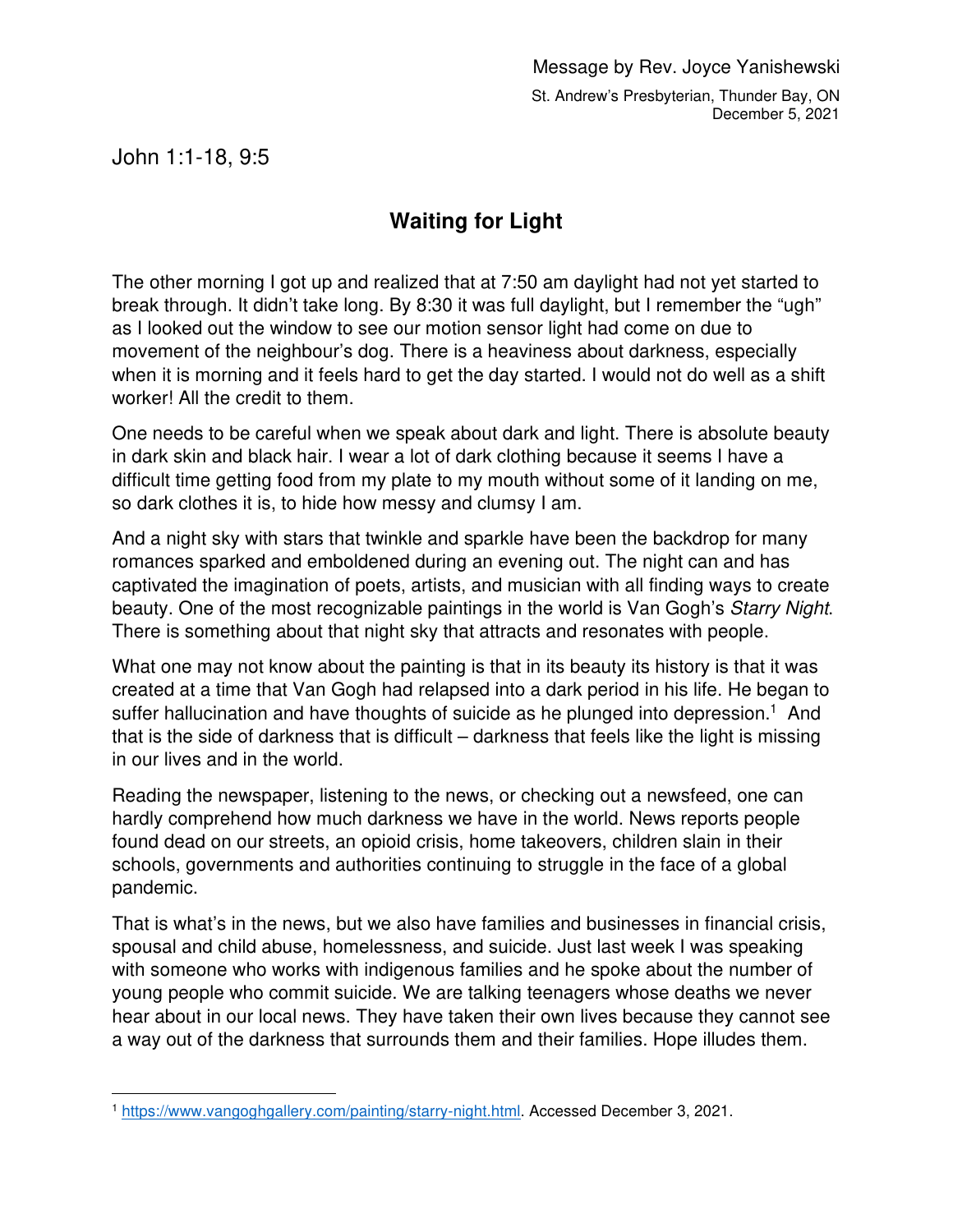Darkness has drawn so tightly around them as to consume them. They can see no hope, no light.

I have spoken before about my own journey through depression, a time when I had three beautiful little children who smiled and laughed and played and I could not fully appreciate all that I had. Darkness in my soul and mind had made joy illusive, happiness the story of other people's lives. I am one of the fortunate ones who had family that recognized my plight and insisted that I get help. I also give thanks for medications, my doctor, my therapist, and prayer. It took all of this to get me well and whole again. With help darkness turned to light, joy, hope.

John's gospel has the line in this opening text that reads, "What has come into being in him was life, and the life was the light of all people. The light shines in the darkness, and the darkness did not overcome it." I confess, these first eighteen verses of the Gospel of John are some of my favorites in the Bible. It wasn't always that way. It had all seemed rather cryptic to me. I didn't understand that "the Word" that was in the beginning and that was with God and was God, was referring to Jesus. Jesus was "the Word" made flesh. Jesus was the Word that without him, not one thing came into being and "What has come into being in him was life, and the life was the light of all people."

Jesus was light. Jesus is light.

We forgot how powerful light is. We are so used to flicking a switch and having light that we forget that it was not so for centuries. Light came from fire, whether a candle, a torch, or a lantern. Our experience of light in an instant is a very modern concept. Heck even our cell phones come with built in flashlights. There is rarely an occasion where we don't have access to light. And in this season of Christmas, we even get to experience an array of lights in shapes and colours that bring beauty into the evening.

Jesus came into the world when light was precious, took time, and did not illumine all things as the flames could not reach all the corners of a room. Jesus also came at a time when the Roman empire was ruthless in its expansion and authority. The Roman army struck fear into those who might come against its power and resources. When the writer of the Gospel of John talked about Jesus being light shinning in the darkness, it spoke volumes to those who heard it because of their lived experience.

The people of the First Testament or what we call the Old Testament had for decades longed for, had waited for a king that would rise up from the linage of King David. This was their "make us great again" hope. Poetry and prose spoke to this hope. It would be a light in the darkness of their time to have the yearning fulfilled. Oppression had been their experience and it seemed to them that God had fallen silent. They were longing for power and control over their own way of being in the world. The people were longing for a light that would dispel the darkness of power and authority that ruled over them.

When Jesus stepped into ministry in what was likely his early thirties, many saw him as the fulfilment of the hope of Israel. A new king to overthrow the Romans and restore